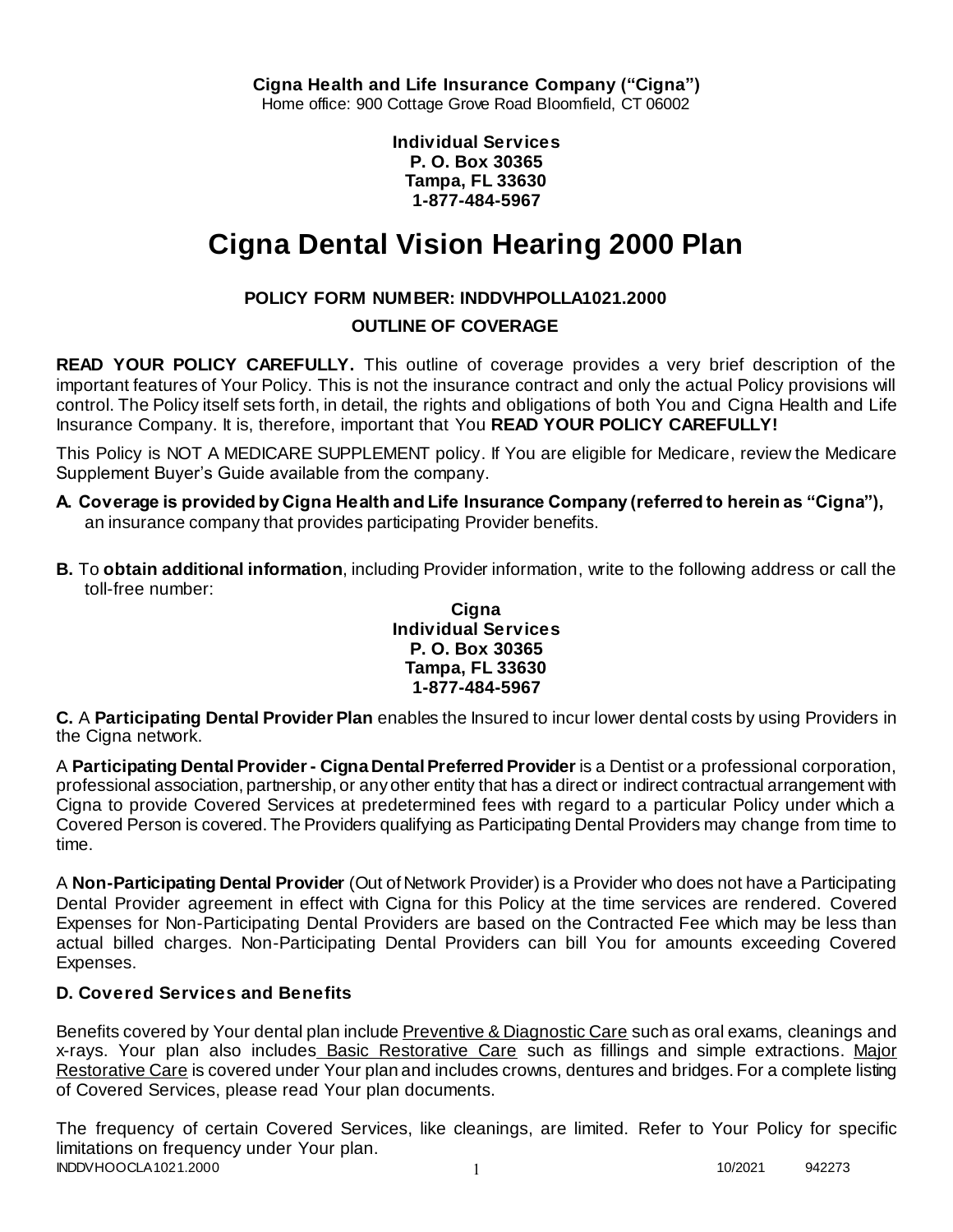### **Benefit Schedule**

The benefits outlined in the table below show the payment percentages for Covered Expenses **AFTER** any applicable Deductibles have been satisfied unless otherwise stated.

# **CIGNA DENTAL, VISION, AND HEARING INSURANCE** *The Schedule*

#### **For You and Your Dependents**

#### **The Schedule – Dental Benefits**

If You select a Participating Dental Provider, Your cost will be less than if You select a Non-Participating Dental Provider.

#### **Emergency Services**

The Benefit Percentage payable for Emergency Services charges made by a Non-Participating Dental Provider is the same Benefit Percentage as for Participating Dental Provider Charges. Dental Emergency services are required immediately to either alleviate pain or to treat the sudden onset of an acute dental condition. These are usually minor procedures performed in response to serious symptoms, which temporarily relieve significant pain, but do not effect a definitive cure, and which, if not rendered, will likely result in a more serious dental or medical complication.

#### **Dental Deductibles**

Dental Deductibles are expenses to be paid by You or Your Dependent. Dental Deductibles are in addition to any Coinsurance. Once the Dental Deductible maximum in The Schedule has been reached, You and Your family need not satisfy any further dental deductible for the rest of that year.

#### **Participating Dental Provider Payment**

Participating Dental Provider services are paid based on the Contracted Fee agreed upon by the Provider and Cigna.

#### **Non-Participating Dental Provider Payment**

Non-Participating Dental Provider services are paid based on the Contracted Fee.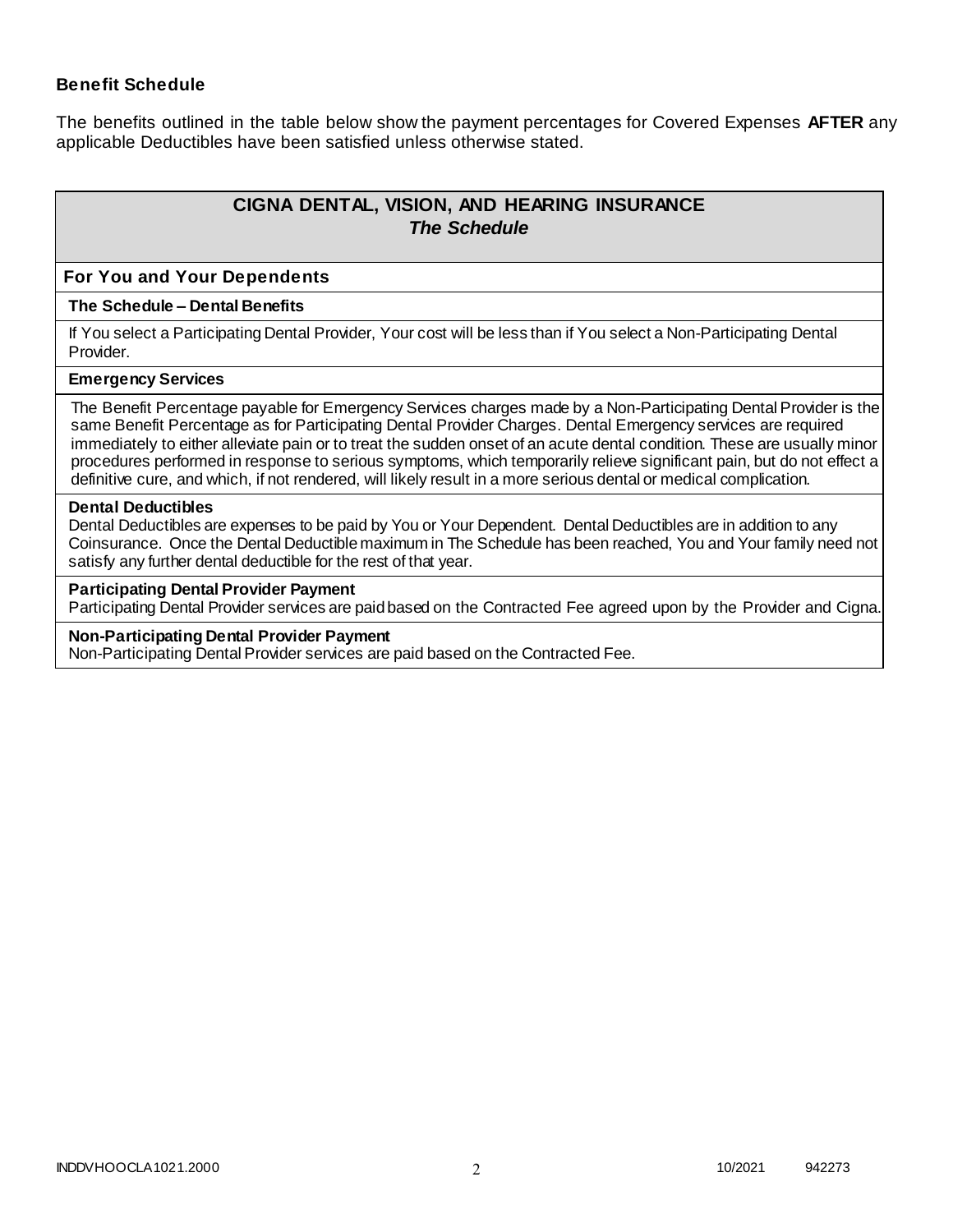| DENTAL BENEFIT HIGHLIGHTS                                                                                                                                                                                                                                          |                                                  |
|--------------------------------------------------------------------------------------------------------------------------------------------------------------------------------------------------------------------------------------------------------------------|--------------------------------------------------|
| Classes I, II, III<br><b>Calendar Year Maximum</b>                                                                                                                                                                                                                 | \$1,500 per person                               |
| <b>Calendar Year Dental Deductible</b><br>Individual                                                                                                                                                                                                               | \$100 per person<br>Not Applicable to Class I    |
| Class I                                                                                                                                                                                                                                                            | The Percentage of Covered Expenses the Plan Pays |
| Preventive Care<br>Oral Exams<br>Routine Cleanings<br>Routine X-rays<br>Non-Routine X-rays<br><b>Fluoride Application</b><br><b>Sealants</b><br>Space Maintainers (non-orthodontic)<br>Emergency Care to Relieve Pain                                              | 100%                                             |
| <b>Class II</b>                                                                                                                                                                                                                                                    | The Percentage of Covered Expenses the Plan Pays |
| <b>Basic Restorative</b><br>Fillings<br>Surgical Extraction of Impacted Teeth<br>Oral Surgery, Simple Extractions<br>Relines, Rebases, and Adjustments<br>Repairs - Bridges, Crowns, and Inlays<br>Repairs - Dentures                                              | 70% after dental deductible                      |
| <b>Class III</b>                                                                                                                                                                                                                                                   | The Percentage of Covered Expenses the Plan Pays |
| Major Restorative<br>Crowns / Inlays / Onlays<br>Root Canal Therapy / Endodontics<br><b>Minor Periodontics</b><br><b>Major Periodontics</b><br>Oral Surgery, All Except Simple Extractions<br>Prosthesis Over Implant<br>Anesthetics<br>Dentures<br><b>Bridges</b> | 50% after dental deductible                      |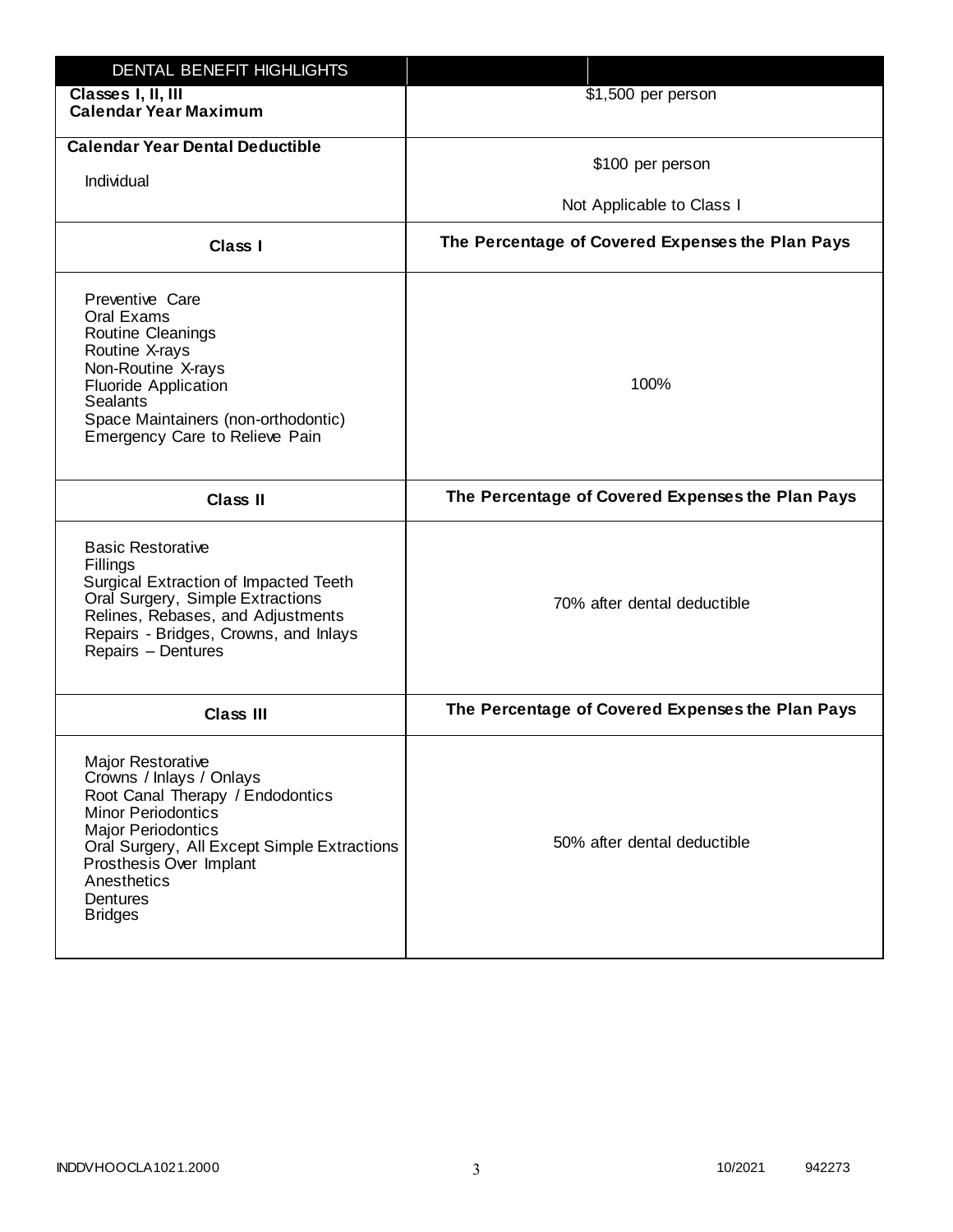| The Schedule - Vision Benefits                                                                  |                                                                                         |
|-------------------------------------------------------------------------------------------------|-----------------------------------------------------------------------------------------|
| VISION BENEFIT HIGHLIGHTS                                                                       |                                                                                         |
| Eye Examinations, including refraction                                                          | The plan pays 50% of expenses, not to exceed a \$75 calendar<br>year maximum per person |
| Materials (corrective eyeglasses or contact<br>lenses, including fittings and follow-up visits) | \$200 calendar year maximum per person                                                  |

| The Schedule - Hearing Benefits                             |                                        |
|-------------------------------------------------------------|----------------------------------------|
| <b>HEARING BENEFIT HIGHLIGHTS</b>                           |                                        |
| <b>Hearing Examinations</b>                                 | \$50 calendar year maximum per person  |
| Materials (Hearing Aids, including fittings<br>and repairs) | \$500 calendar year maximum per person |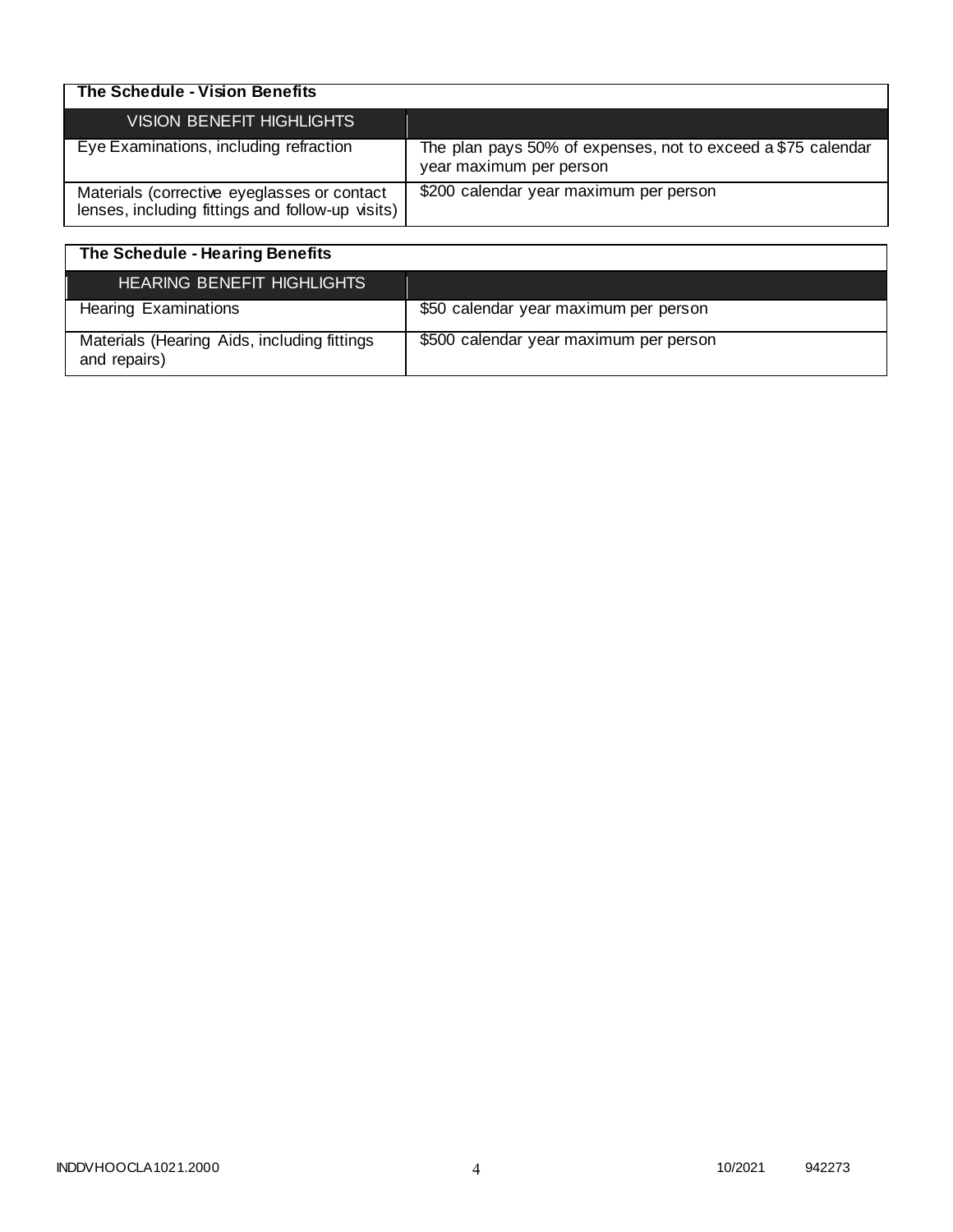# **Waiting Periods**

A Covered Person may access their dental, vision, and hearing benefit insurance once he or she has satisfied the following waiting periods:

- There is no waiting period for Class I or II dental benefits or for vision and hearing benefits.
- After 12 consecutive months of coverage dental benefits will increase to include the list of Class III procedures.

### **Missing Teeth Limitation**

There is no payment for replacement of teeth that are missing when a person first becomes insured. This payment limitation no longer applies after 12 months of continuous coverage.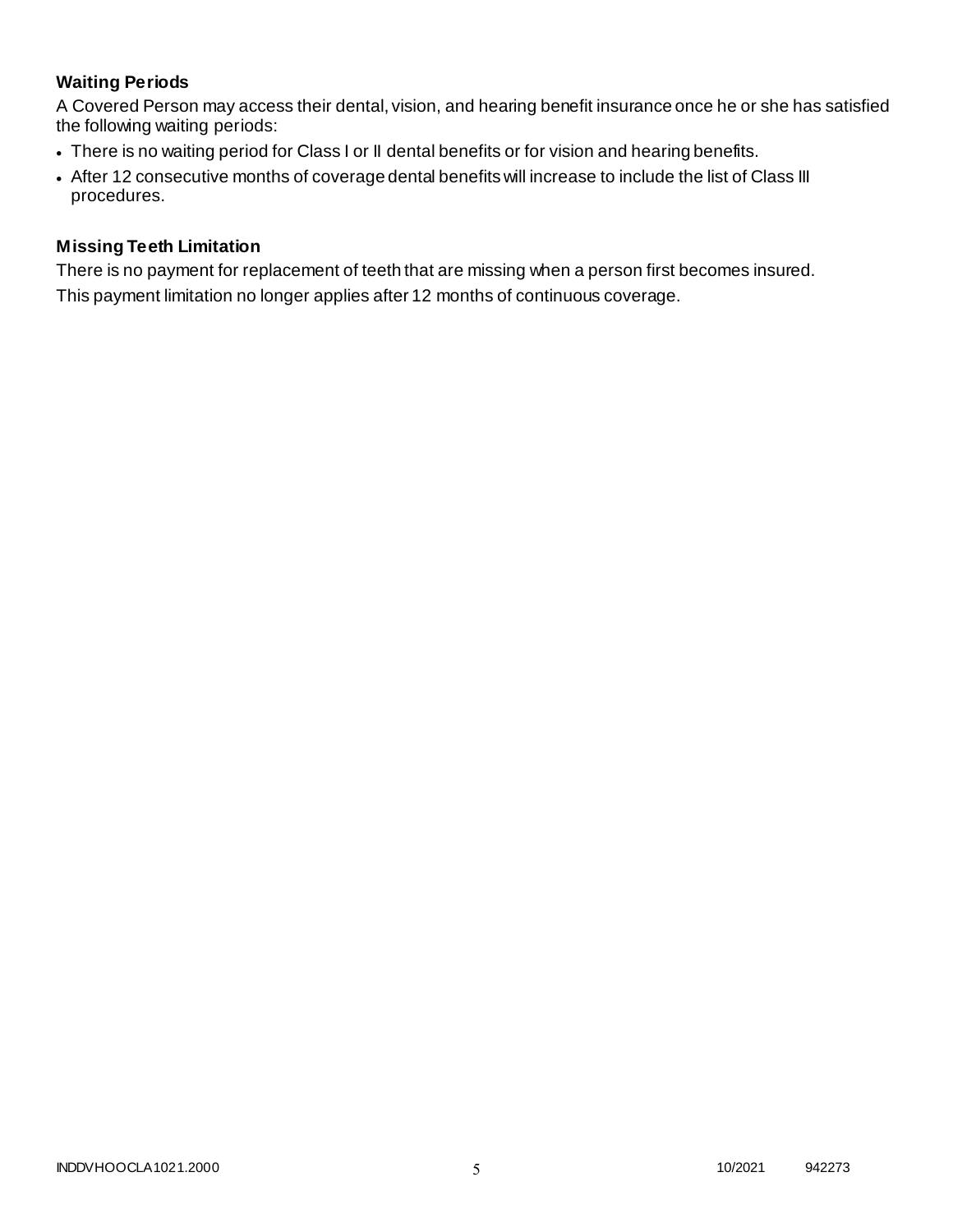# **E. Insured's Financial Responsibility**

The Insured is responsible for paying the monthly or quarterly premium on a timely basis. The Insured is also responsible to pay Providers for charges that are applied to the Deductibles, Coinsurance, and any amounts charged by Non-Participating Dental Providers in excess of the Contracted Fee. In addition, any charges for Medically Necessary and/or Dentally Necessary items that are excluded under the Policy are the responsibility of the Insured.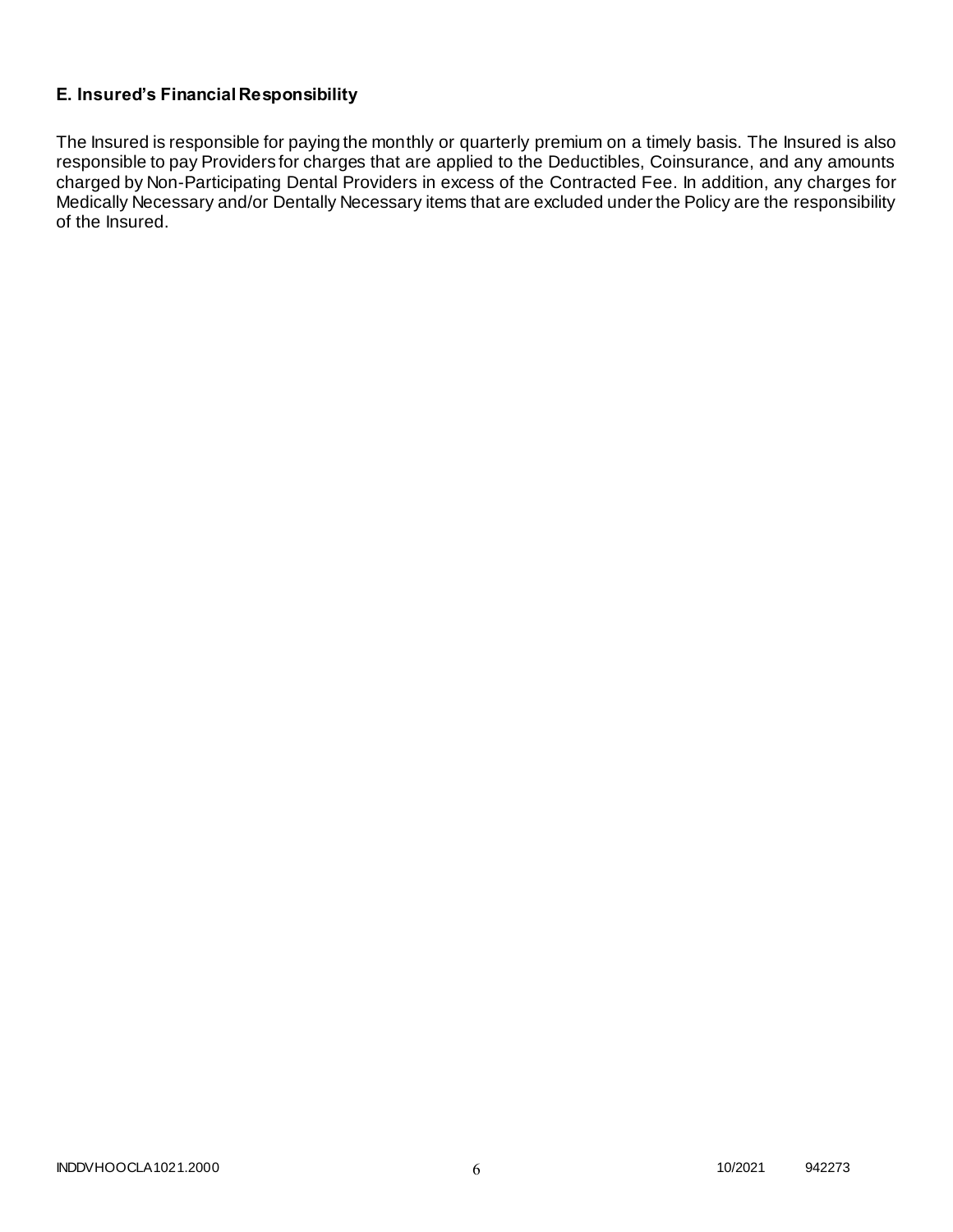# **F. Exclusions And Limitations: What Is Not Covered By This Policy**

# **Expenses Not Covered**

Covered Expenses will not include, and no payment will be made for:

- procedures which are not included in the list of Covered Dental Services, Covered Vision Services, or Covered Hearing Services;
- cone beam imaging;
- instruction for plaque control, oral hygiene and diet;
- core build-ups;
- veneers;
- precious or semi-precious metals for crowns, bridges and abutments;
- restoration of teeth which have been damaged by erosion, attrition or abrasion;
- bite registrations; precision or semi-precision attachments; or splinting;
- implants or implant related services;
- orthodontic treatment, except for the treatment of cleft lip and cleft palate;
- general anesthesia or intravenous sedation, when used for the purposes of anxiety control or patient management is not covered; may be considered only when medically or dentally necessary and when in conjunction with covered complex oral surgery;
- athletic mouth guards;
- services performed solely for cosmetic reasons;
- personalization or decoration of any dental device or dental work;
- replacement of an appliance per benefit guidelines;
- services that are medical in nature:
- services and supplies received from a hospital;
- prescription drugs;
- plano lenses:
- VDT (video display terminal)/computer eyeglass benefit;
- medical or surgical treatment of the eyes;
- any type of corrective vision surgery, including LASIK surgery, radial ketatonomy (RK), automated lamellar keratoplasty (ALK), or conductive keratoplasty (CK);
- Orthoptic or vision training and any associated supplemental testing;
- any eye examination, or any corrective eyewear, required by an employer as a condition of employment;
- safety eyewear;
- sub-normal vision aids or non-prescription lenses;
- Magnification or low vision aids not shown as covered in the Schedule of Vision Coverage;
- Assistive Listening Devices (ALDs);
- medical and/or surgical treatment of the internal or external structures of the ear, including but not limited to Cochlear implants;
- Hearing Aids not prescribed by a Licensed Hearing Care Professional;
- ear protective devices or plugs;
- Hearing Aids maintenance/service contracts, ear molds and other miscellaneous repairs;
- Hearing Aids purchased online or over the counter (OTC); or
- Disposable Hearing Aids.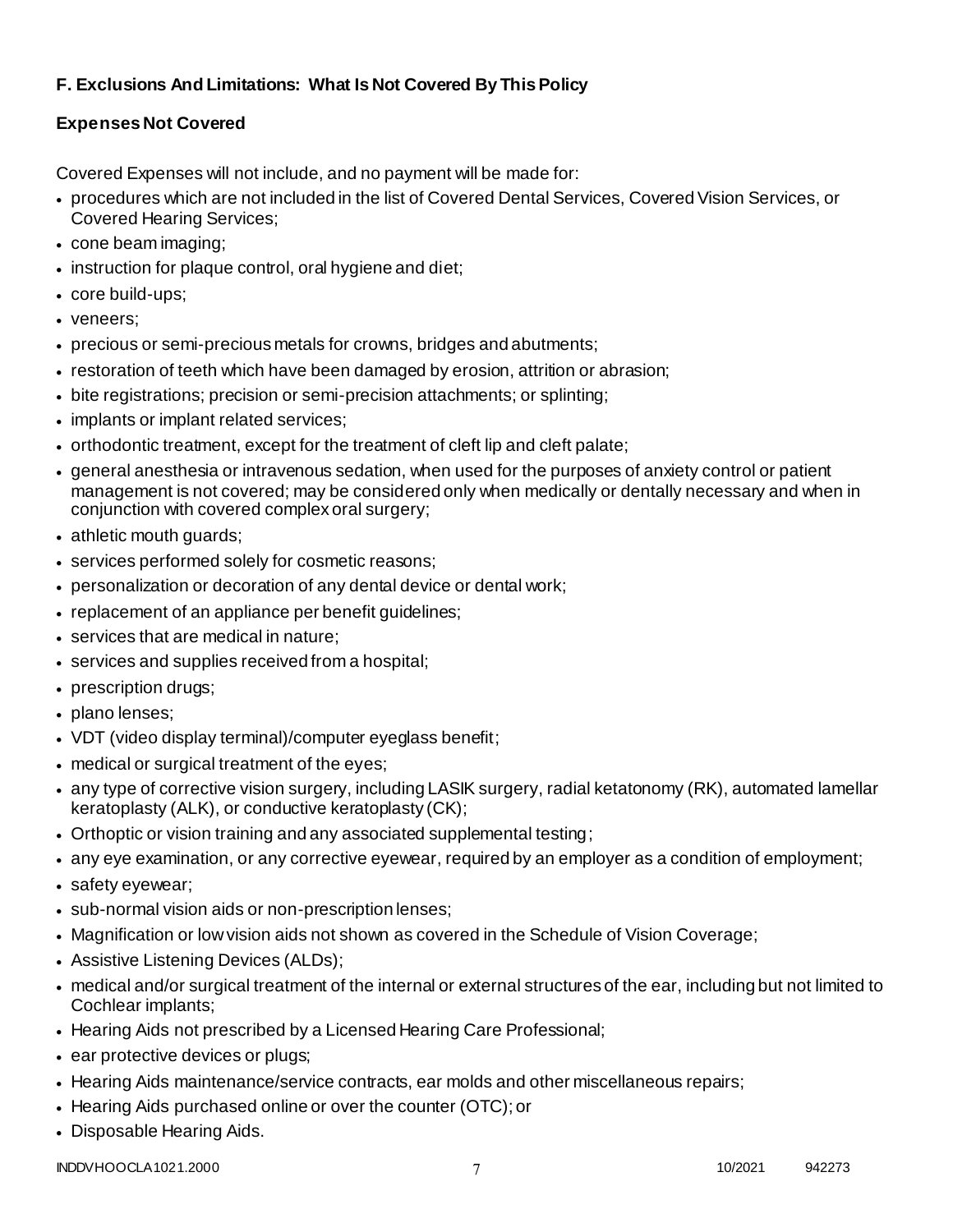### **General Limitations**

No payment will be made for expenses incurred for You or any one of Your Dependents:

- For services not specifically listed as Covered Services in this Policy;
- For services or supplies that are not Medically Necessary;
- For services received before the Effective Date of coverage;
- For services received after coverage under this Policy ends;
- For services for which You have no legal obligation to pay or for which no charge would be made if You did not have insurance coverage;
- For Professional services or supplies received or purchased directly or on Your behalf by anyone, including a Provider, from any of the following:
	- **Yourself or Your employer;**
	- a person who lives in the Covered Person's home, or that person's employer;
	- a person who is related to the Covered Person by blood, marriage or adoption, or that person's employer.
- for or in connection with an Injury arising out of, or in the course of, any employment for wage or profit;
- for or in connection with a Sickness which is covered under any workers' compensation or similar law;
- for charges made by a Hospital owned or operated by or which provides care or performs services for, the United States Government, if such charges are directly related to a condition which occurred while serving in the military or an associated auxiliary unit;
- services or supplies received due to an act of war, declared or undeclared while serving in the military or an associated auxiliary unit;
- to the extent that payment is unlawful where the person resides when the expenses are incurred;
- for charges which the person is not legally required to pay;
- for charges which would not have been made if the person had no insurance;
- to the extent that billed charges exceed the rate of reimbursement as described in the Schedule;
- for charges for unnecessary care, treatment or surgery;
- to the extent that You or any of Your Dependents is in any way paid or entitled to payment for those expenses by or through a public program, other than Medicaid;
- for or in connection with experimental procedures or treatment methods not approved by the American Dental Association or the appropriate dental specialty society;
- Procedures that are a covered expense under any other plan which provides dental, vision, or hearing benefits;
- To the extent that benefits are paid or payable for those expenses under the mandatory part of any auto insurance policy written to comply with a "no-fault" insurance law or an uninsured motorist insurance law. Cigna will take into account any adjustment option chosen under such part by You or any one of Your Dependents.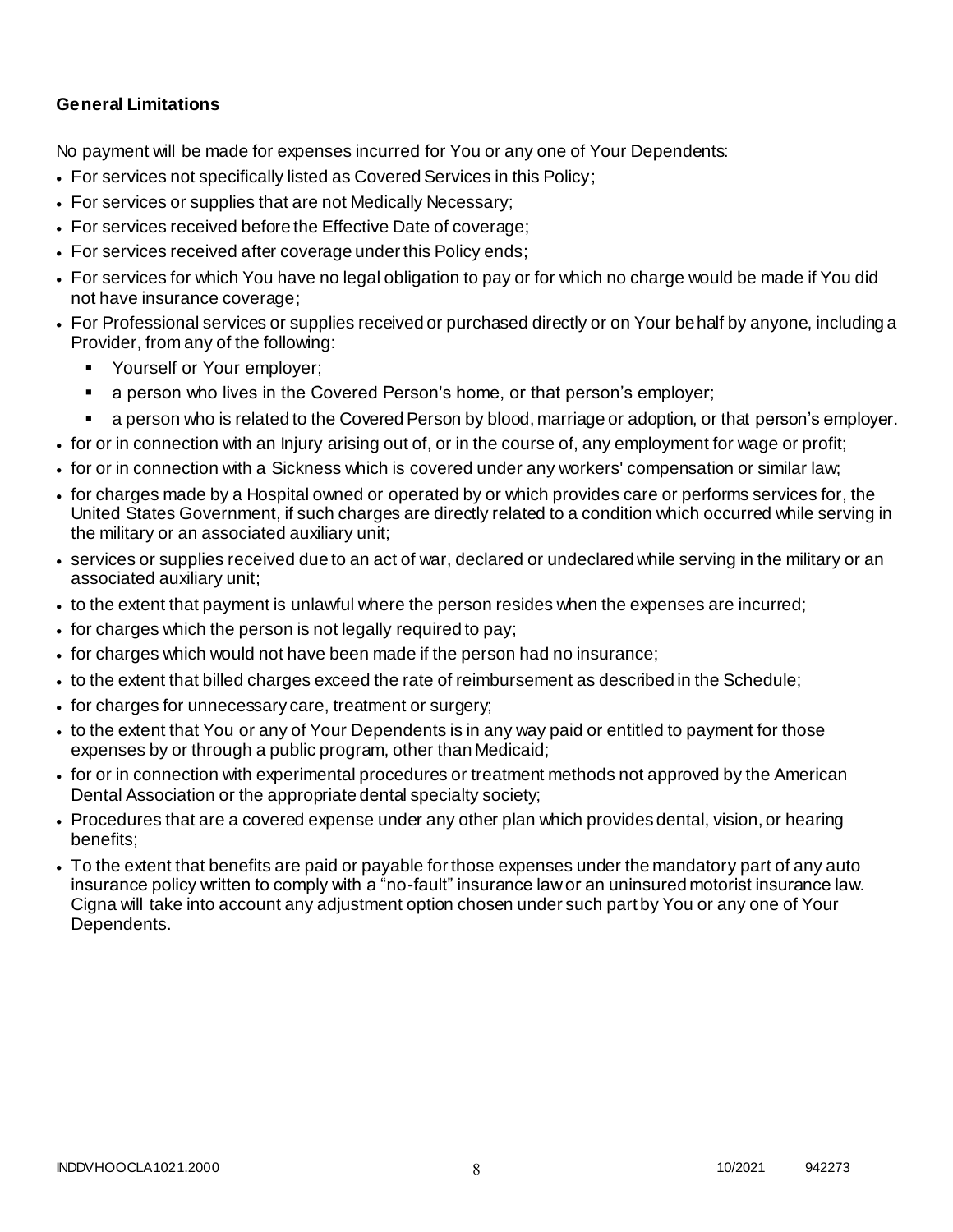### **G. Predetermination of Dental Benefits Program**

Predetermination of Benefits is a voluntary review of a Dentist's proposed treatment plan and expected charges. It is not preauthorization of service and is not required.

The treatment plan should include supporting pre-operative x-rays and other diagnostic materials as requested by Cigna's dental consultant. If there is a change in the treatment plan, a revised plan should be submitted.

Cigna will determine covered dental expenses for the proposed treatment plan. If there is no Predetermination of Benefits, Cigna will determine covered dental expenses when it receives a claim.

Review of proposed treatment is advised whenever extensive dental work is recommended when charges exceed **\$500**.

Predetermination of Benefits is not a guarantee of a set payment. Payment is based on the services that are actually delivered and the coverage in force at the time services are completed.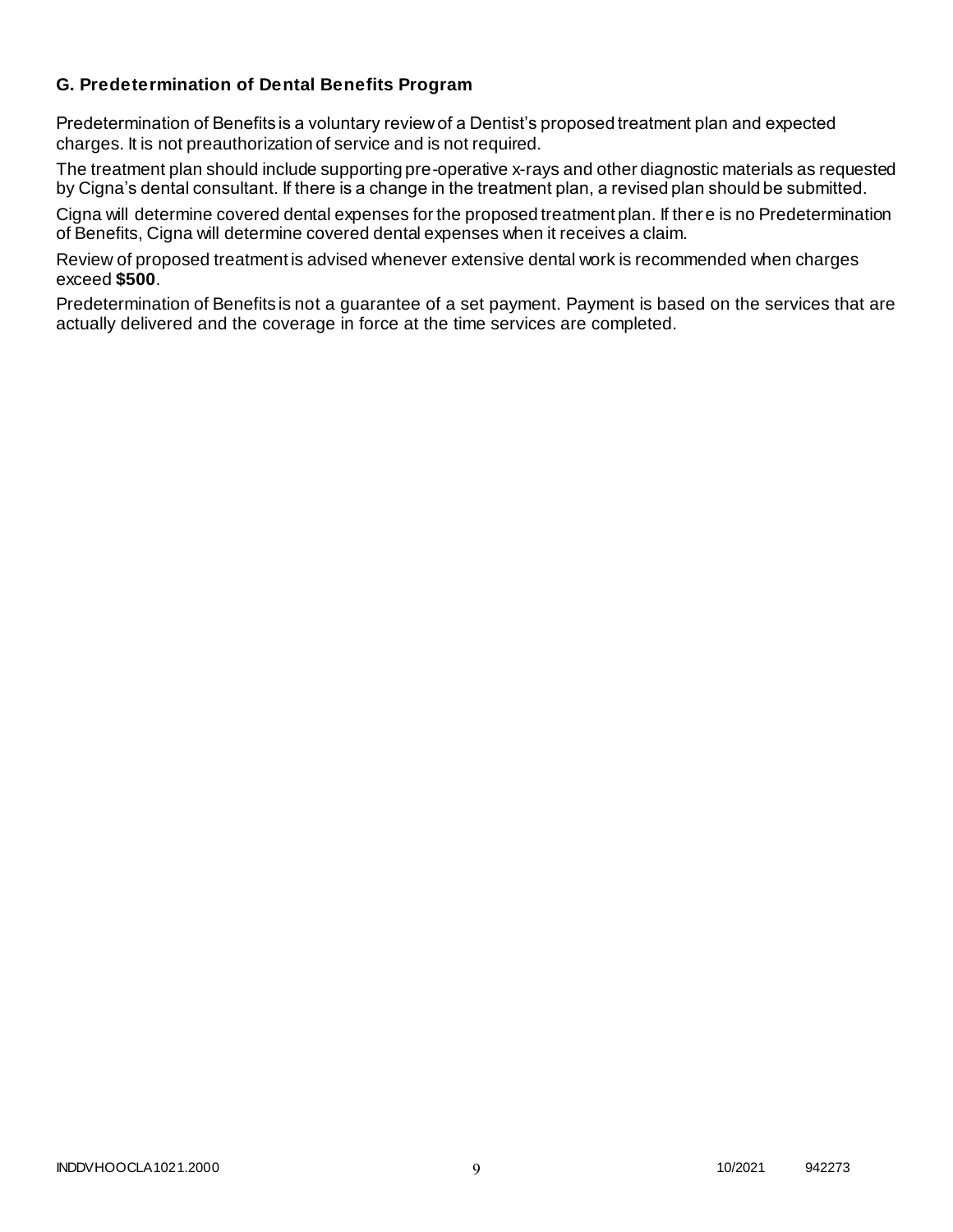### **H. General Provisions**

### **WHEN YOU HAVE A COMPLAINT OR AN APPEAL**

For the purposes of this section, any reference to "You," "Your" or "Yourself" also refers to a representative or Provider designated by You to act on Your behalf, unless otherwise noted.

We want You to be completely satisfied with the care You receive. That is why We have established a process for addressing Your concerns and solving Your problems.

#### **Start with Member Services**

We are here to listen and help. If You have a concern regarding a person, a service, the quality of care, or contractual benefits, You can call Our toll-free number and explain Your concern to one of Our Customer Service representatives. You can also express that concern in writing. Please call or write to Us at the following:

Customer Services Toll-Free Number or address on mycigna.com, explanation of benefits or claim form

We will do Our best to resolve the matter on Your initial contact. If We need more time to review or investigate Your concern, We will get back to You as soon as possible, but in any case within 30 days.

If You are not satisfied with the results of a coverage decision, You can start the appeals procedure.

#### **Appeals Procedure**

Cigna has a two step appeals procedure for coverage decisions. To initiate an appeal, You must submit a request for an appeal in writing within 365 days of receipt of a denial notice. You should state the reason why You feel Your appeal should be approved and include any information supporting Your appeal. If You are unable or choose not to write, You may ask to register Your appeal by telephone. Call or write to Us at the toll-free number or address on Your Benefit Identification card, explanation of benefits or claim form.

#### **Level One Appeal**

Your appeal will be reviewed and the decision made by someone not involved in the initial decision, is not an employee of Cigna, and holds a nonrestricted license issued in the United States in the same or an appropriate specialty that typically manages the condition, procedure, or treatment under review. Appeals involving Medical Necessity or clinical appropriateness will be considered by a health care professional.

For level one appeals, We will respond in writing with a decision within 30 calendar days after We receive an appeal for a postservice coverage determination. If more time or information is needed to make the determination, We will notify You in writing to request an extension of up to 15 calendar days and to specify any additional information needed to complete the review.

If You are not satisfied with Our level-one appeal decision, You may request a level-two appeal.

#### **Level Two Appeal**

If You are dissatisfied with Our level one appeal decision, You may request a second review. To start a level two appeal, follow the same process required for a level one appeal.

Most requests for a second review will be conducted by the Appeals Committee, which consists of at least three people. Anyone involved in the prior decision may not vote on the Committee. For appeals involving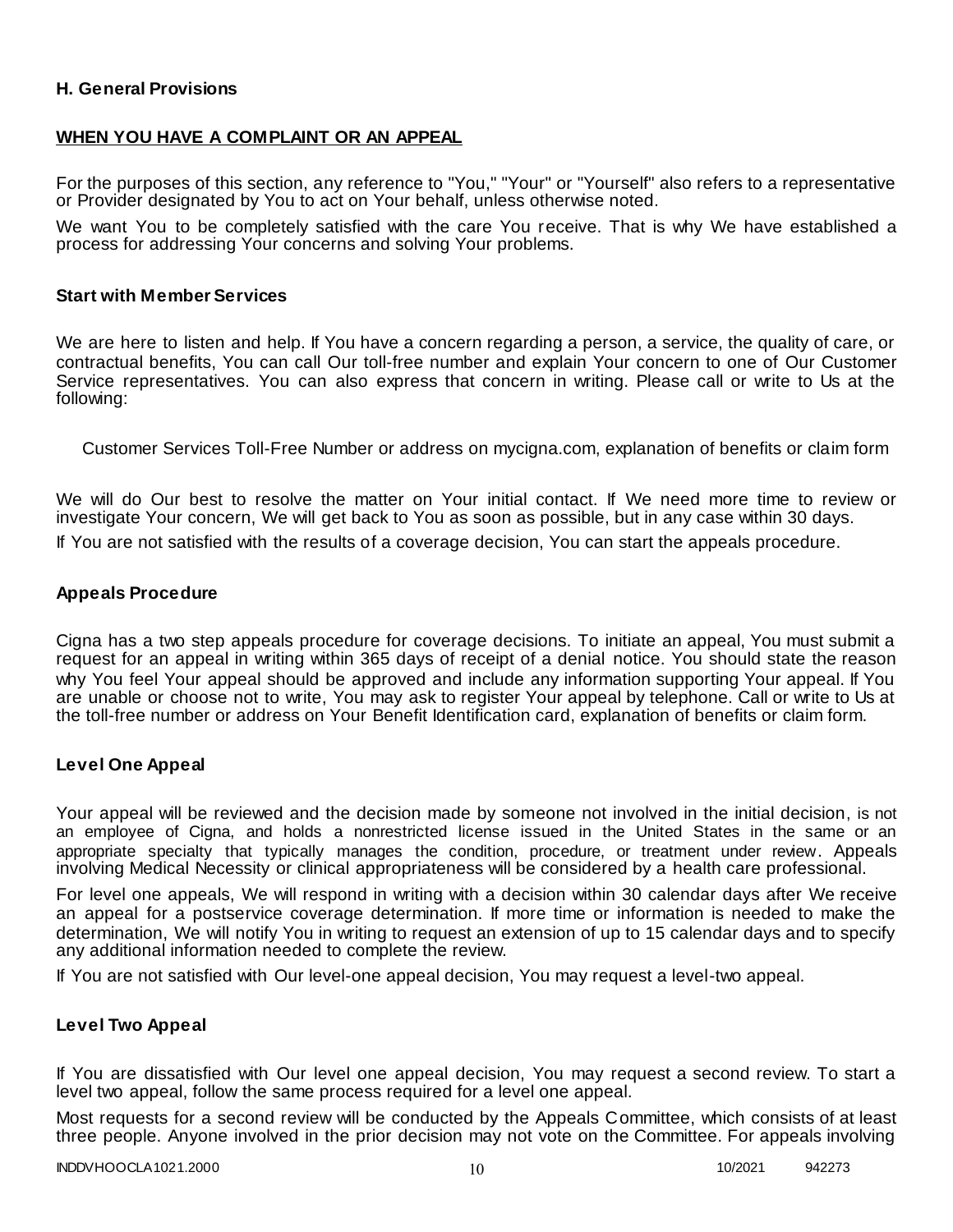Medical Necessity or clinical appropriateness, the Committee will consult with at least one Dentist reviewer in the same or similar specialty as the care under consideration. You may present Your situation to the Committee in person or by conference call.

For level two appeals We will acknowledge in writing that We have received Your request and schedule a Committee review. For postservice claims, the Committee review will be completed within 30 calendar days. If more time or information is needed to make the determination, We will notify You in writing to request an extension of up to 15 calendar days and to specify any additional information needed by the Committee to complete the review. You will be notified in writing of the Committee's decision within five working days after the Committee meeting, and within the Committee review time frames above if the Committee does not approve the requested coverage.

### **Notice of Benefit Determination on Appeal**

Every notice of an appeal decision will be provided in writing or electronically and, if an adverse determination, will include:

- (1) the specific reason or reasons for the denial decision;
- (2) reference to the specific Policy provisions on which the decision is based;
- (3) a statement that the claimant is entitled to receive, upon request and free of charge, reasonable access to and copies of all documents, records, and other Relevant Information as defined;
- (4) upon request and free of charge, a copy of any internal rule, guideline, protocol or other similar criterion that was relied upon in making the adverse determination regarding Your appeal, and an explanation of the scientific or clinical judgment for a determination that is based on a medical necessity, experimental treatment or other similar exclusion or limit.

#### **Relevant Information**

Relevant Information is any document, record, or other information which was relied upon in making the benefit determination; was submitted, considered, or generated in the course of making the benefit determination, without regard to whether such document, record, or other information was relied upon in making the benefit determination; demonstrates compliance with the administrative processes and safeguards required by federal law in making the benefit determination; or constitutes a statement of policy or guidance with respect to the plan concerning the denied treatment option or benefit or the claimant's diagnosis, without regard to whether such advice or statement was relied upon in making the benefit determination.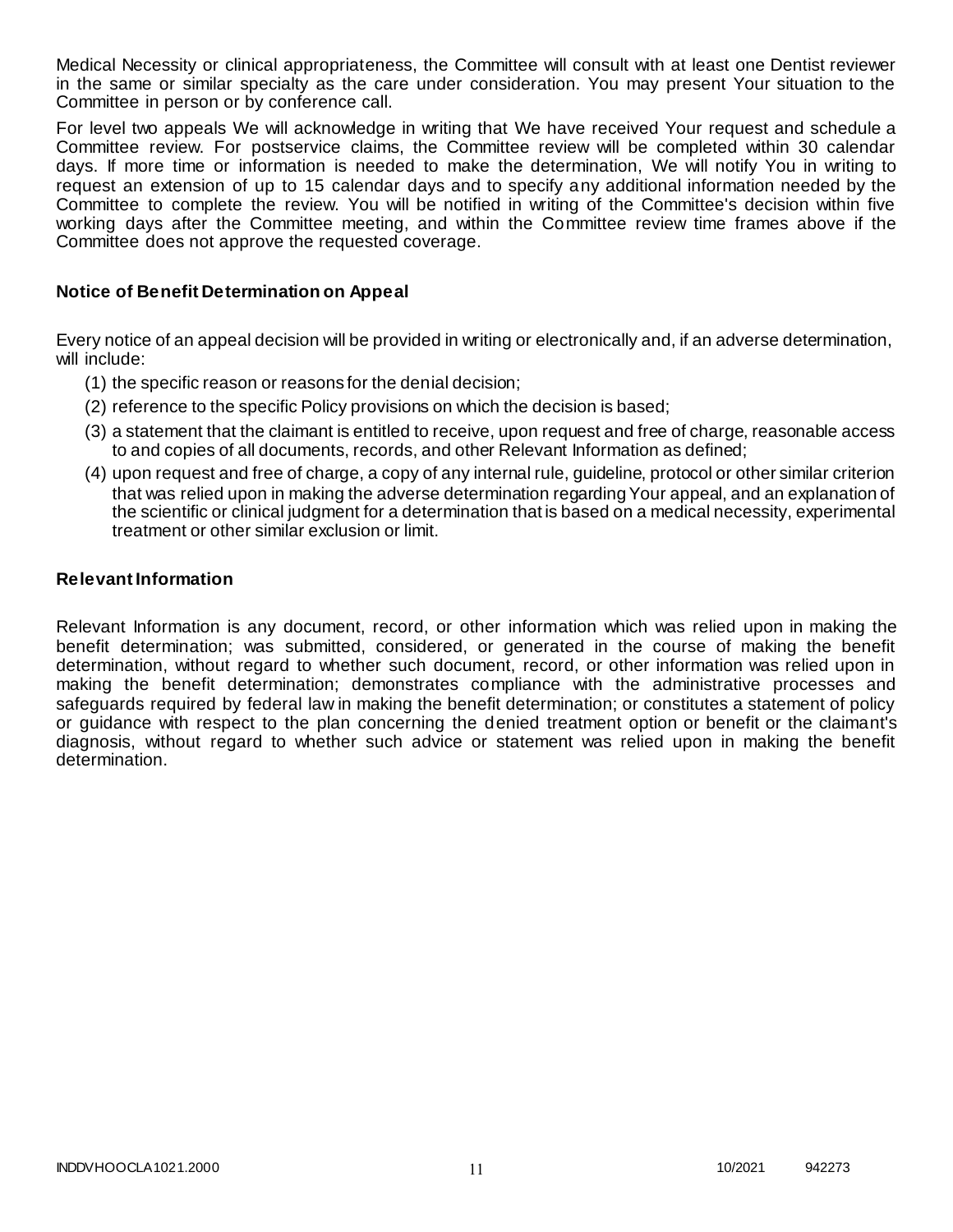# **I. Participating Dental Providers**

Cigna will provide a current list of Dentists currently participating with Cigna and their locations to each Covered Person upon request.

To verify if a Dentist is currently participating with Cigna and is accepting new Cigna Insureds, the Covered Person should visit Our website at mycigna.com.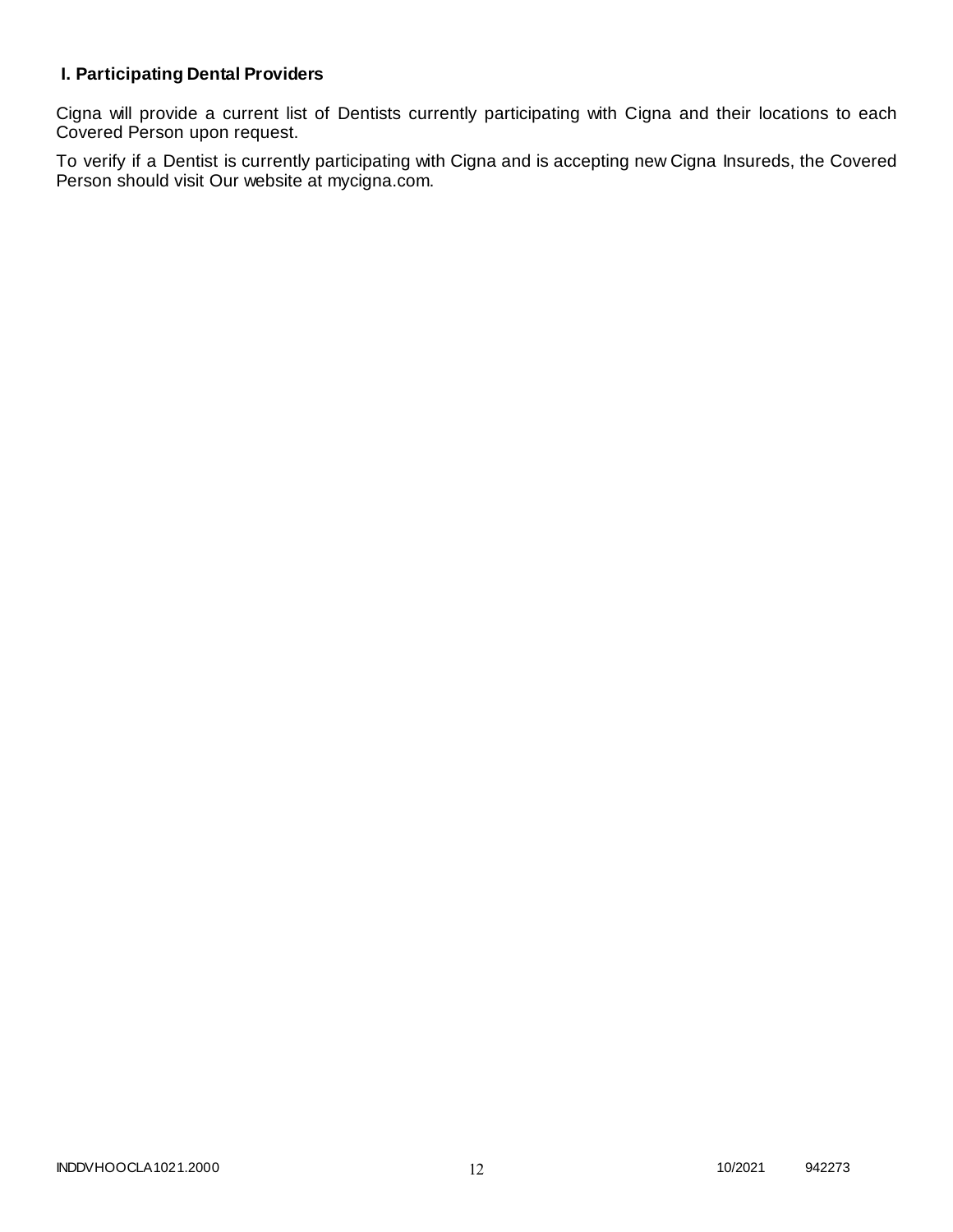### **J. Renewability, Eligibility, and Continuation**

1. The Policy will renew except for the specific events stated in the Policy. Cigna may change the premiums of the Policy with 60 days written notice to the Insured. However, Cigna will not refuse to renew or change the premium schedule for the Policy on an individual basis, but only for all Insureds in the same class and covered under the same Policy as You.

2. The individual plan is designed for residents of Louisiana who are not enrolled under or covered by any other group or individual health coverage. You must notify Cigna of all changes that may affect any Covered Person's eligibility under the Policy.

3. You or Your Dependent(s) will become ineligible for coverage:

- When premiums are not paid according to the due dates and grace periods described in the premium section.
- With respect to Your Spouse, Domestic Partner, or partner to a Civil Union: when the Spouse is no longer married to the Insured or when the union is dissolved.
- With respect to You and Your Family Member(s): when You no longer meet the requirements listed in the Conditions of Eligibility section.
- The date the Policy terminates.
- When the Insured no longer lives in the Service Area.

4. If a Covered Person's eligibility under this Plan would terminate due to the Insured's death, divorce or if other Dependents would become ineligible due to age or no longer qualify as dependents for coverage under this Plan; except for the Insured's failure to pay premium, the Covered Person's insurance will be continued if the Covered Person exercising the continuation right notifies Cigna and pays the appropriate monthly premium within 60 days following the date this Policy would otherwise terminate. Any waiting periods in the new Plan will be considered as being met to the extent coverage was in force under this Plan.